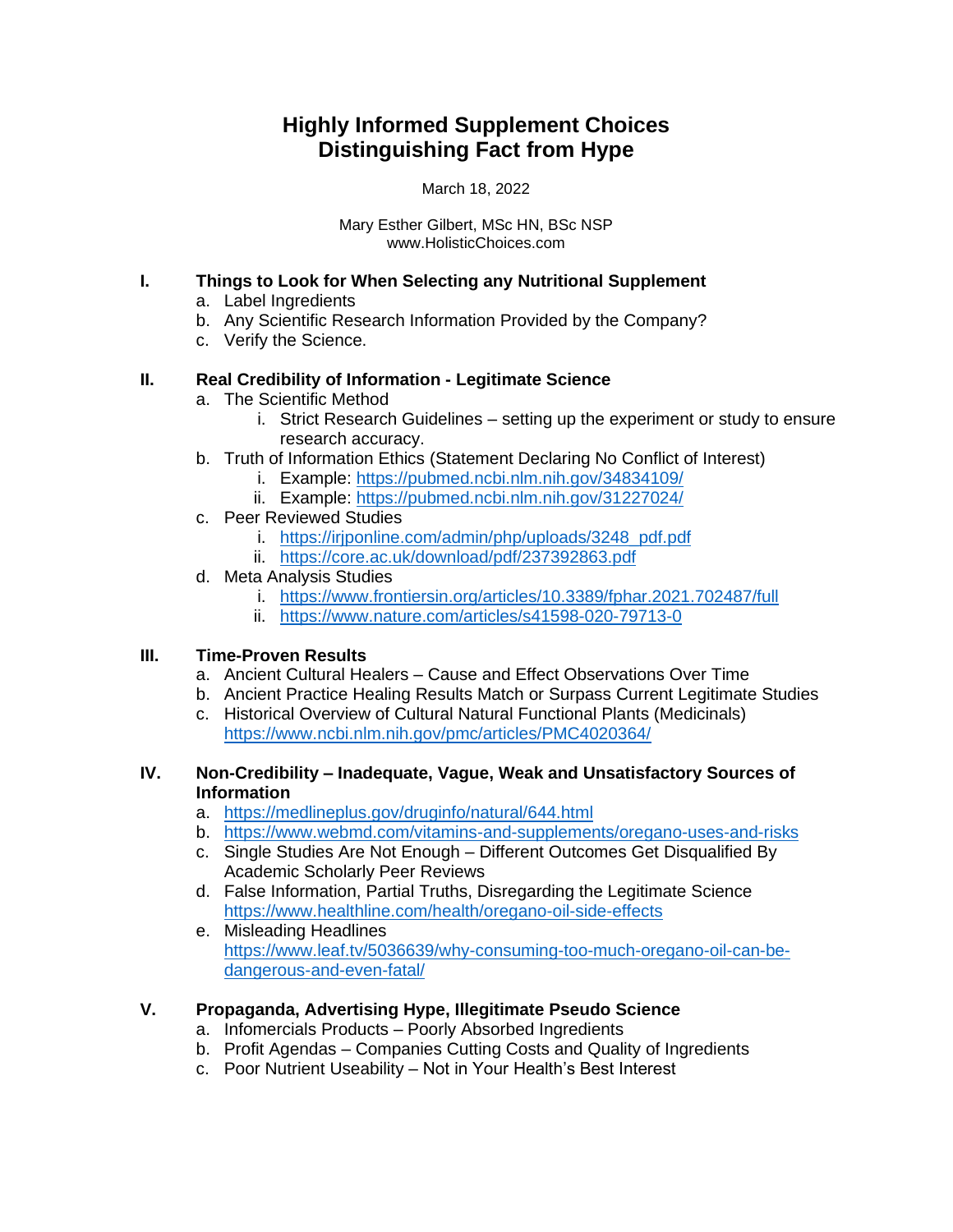# **VI. Fundamental rules for Choosing Supplements**

- Avoid elemental and isolated single mineral formulations.
- Avoid single and synthetic vitamins (if not whole food-derived, vitamins are synthetic, possibly genetically modified or engineered)
- Choose whole food ingredients in all formulations or whole plant extracts

#### **Examples: Poor Quality Elemental Calcium Supplements (Poor or Little Useability) Versus Multi-Nutrient, Whole Food Ingredients (High Useability)**

### **Example 1 – Non Useable or Poor Absorption by the Body**

#### **Supplement Facts**

Serving Size: 2 Tablets Servings per Container: 125 \$16.00

|                                                                                                                                    | <b>Amount Per</b><br>Serving | % Daily<br>Value |
|------------------------------------------------------------------------------------------------------------------------------------|------------------------------|------------------|
| Calcium (elemental) (from 2,775 mg complex 1 g (1000 mg)<br>of Calcium Carbonate, Calcium Citrate,                                 |                              | 77%              |
| Calcium Ascorbate)<br>Magnesium (elemental) (from 928 mg<br>complex of Magnesium Oxide, Magnesium<br>Citrate, Magnesium Ascorbate) | 500 mg                       | 119%             |

*Other Ingredients: Microcrystalline cellulose, silicon dioxide, vegetarian coating, croscarmellose sodium, hydroxypropyl cellulose and stearic acid (vegetable source).*

#### **Example 2 – Adequate Absorption; 40% Absorbability or Utilization of Nutrients**

**Supplement Facts**

Serving Size: 4 Capsules Servings per Container: 30

| \$16.00                                    | <b>Amount Per</b><br>Servina | % Daily<br>Value |  |
|--------------------------------------------|------------------------------|------------------|--|
| Calcium (as Calcium Citrate [85%], Calcium | 1000 ma                      | 100%             |  |
| Carbonate)                                 |                              |                  |  |

*Other Ingredients: Gelatin capsule, magnesium stearate, watercress leaf, dandelion root and parsley leaf.*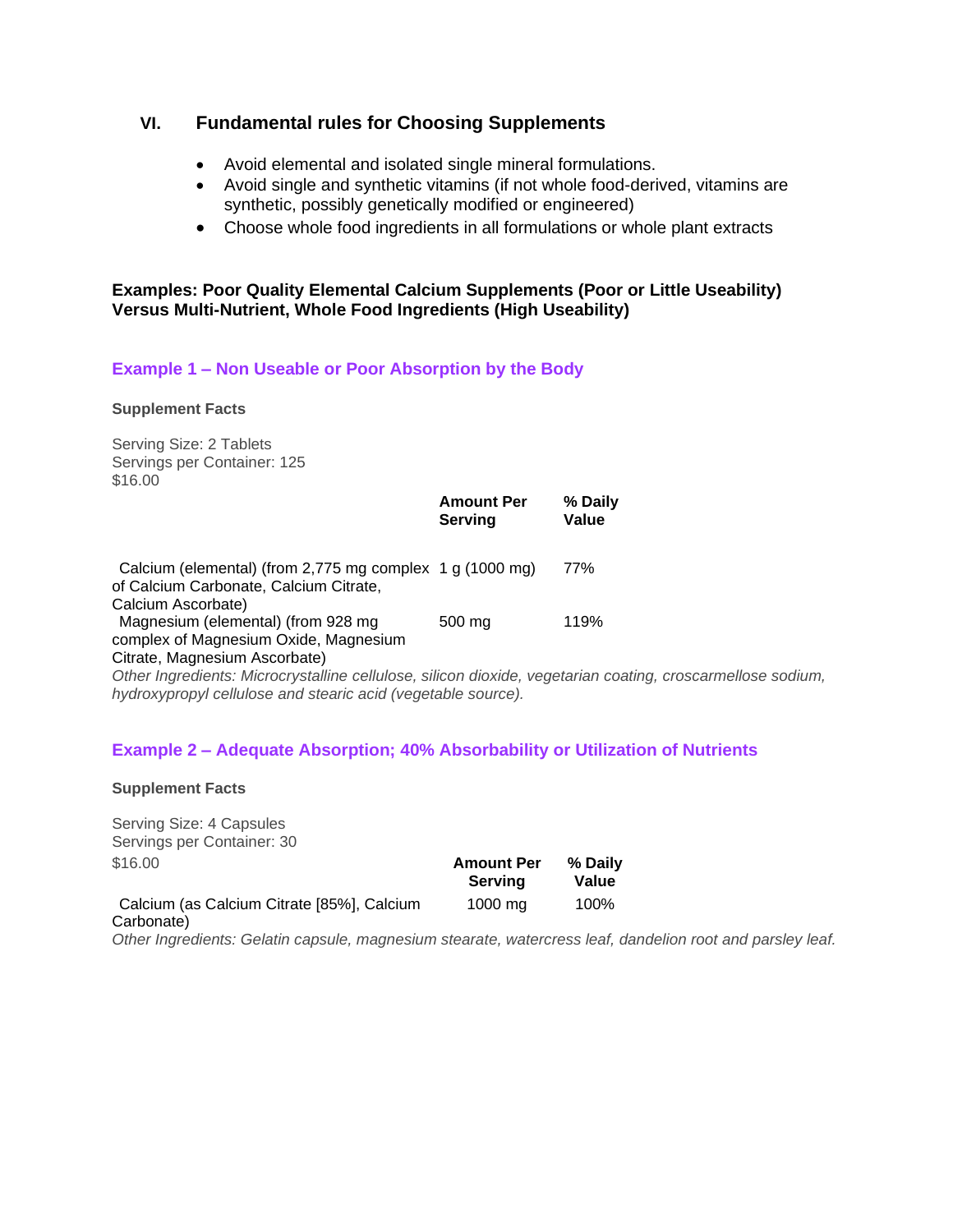**Example 3 – Whole Food Nutrient Complexes Listed Are In the Coral Plant from the Ocean.** 

**Coral is 100% Utilized In the Body.** 

# **All Listed Nutrients Act in Synergy to Ensure Maximum Absorbability and Useability**

#### **Supplement Facts**

| Serving Size: 3 Capsules                                                                                                                                                                                                                   |                                               |                                    |
|--------------------------------------------------------------------------------------------------------------------------------------------------------------------------------------------------------------------------------------------|-----------------------------------------------|------------------------------------|
| Servings per Container: 30                                                                                                                                                                                                                 |                                               |                                    |
| \$30.00                                                                                                                                                                                                                                    | <b>Amount Per</b><br><b>Serving</b>           | % Daily<br>Value                   |
| Vitamin A (as beta carotene)<br>Vitamin C (as ascorbic acid)<br>Vitamin D (as ergocalciferol)<br>Vitamin E (as d-alpha tocopheryl succinate)<br>Calcium (from Coral Calcium, Phytavail                                                     | 2917 IU<br>70 mg<br>816 IU<br>35 IU<br>345 mg | 58%<br>117%<br>204%<br>117%<br>35% |
| Complex - Proprietary blend of soluble plant<br>based minerals, aminoate, aspartate, citrate,<br>ascorbate, lysinate, methionate, rare earth<br>elements and fructooligosaccharides [from<br>Dahlia inula tuber and Chicory root])         |                                               |                                    |
| lodine (from kelp)<br>Magnesium (from Coral Calcium; Phytavail<br>Complex - Proprietary blend of soluble plant<br>based minerals, citrate, rare earth elements<br>and fructooligosaccharides [from Dahlia inula<br>tuber and chicory roo]) | $150 \text{ mcg}$<br>183 mg                   | 100%<br>46%                        |
| Zinc (Phytavail Complex - Proprietary blend<br>of soluble plant based minerals, aminoate,<br>rare earth elements and<br>fructooligosaccharides [from Dahlia inula<br>tuber and Chicory root])                                              | 16 <sub>mg</sub>                              | 107%                               |
| Selenium (Phytavail Complex - Proprietary<br>blend of soluble plant based minerals,<br>aminoate, ascorbate, rare earth elements and<br>fructooligosaccharides [from Dahlia inula<br>tuber and Chicory root])                               | 30 mcg                                        | 43%                                |
| Copper (Phytavail Complex - Proprietary<br>blend of soluble plant based minerals,<br>aminoate, rare earth elements and<br>fructooligosaccharides [from Dahlia inula<br>tuber and Chicory root])                                            | $2.4 \mathrm{mg}$                             | 120%                               |
| Manganese (Phytavail Complex -<br>Proprietary blend of soluble plant based<br>minerals, aminoate, rare earth elements and<br>fructooligosaccharides [from Dahlia inula<br>tuber and Chicory root])                                         | 1.44 $mg$                                     | 72%                                |
| Chromium (Phytavail Complex - Proprietary<br>blend of soluble plant based minerals,<br>aminoate, rare earth elements and<br>fructooligosaccharides [from Dahlia inula<br>tuber and Chicory root])                                          | 86 mcg                                        | 72%                                |
| Coral Calcium (from Okinawa, Japan)                                                                                                                                                                                                        | 1000 mg                                       | *                                  |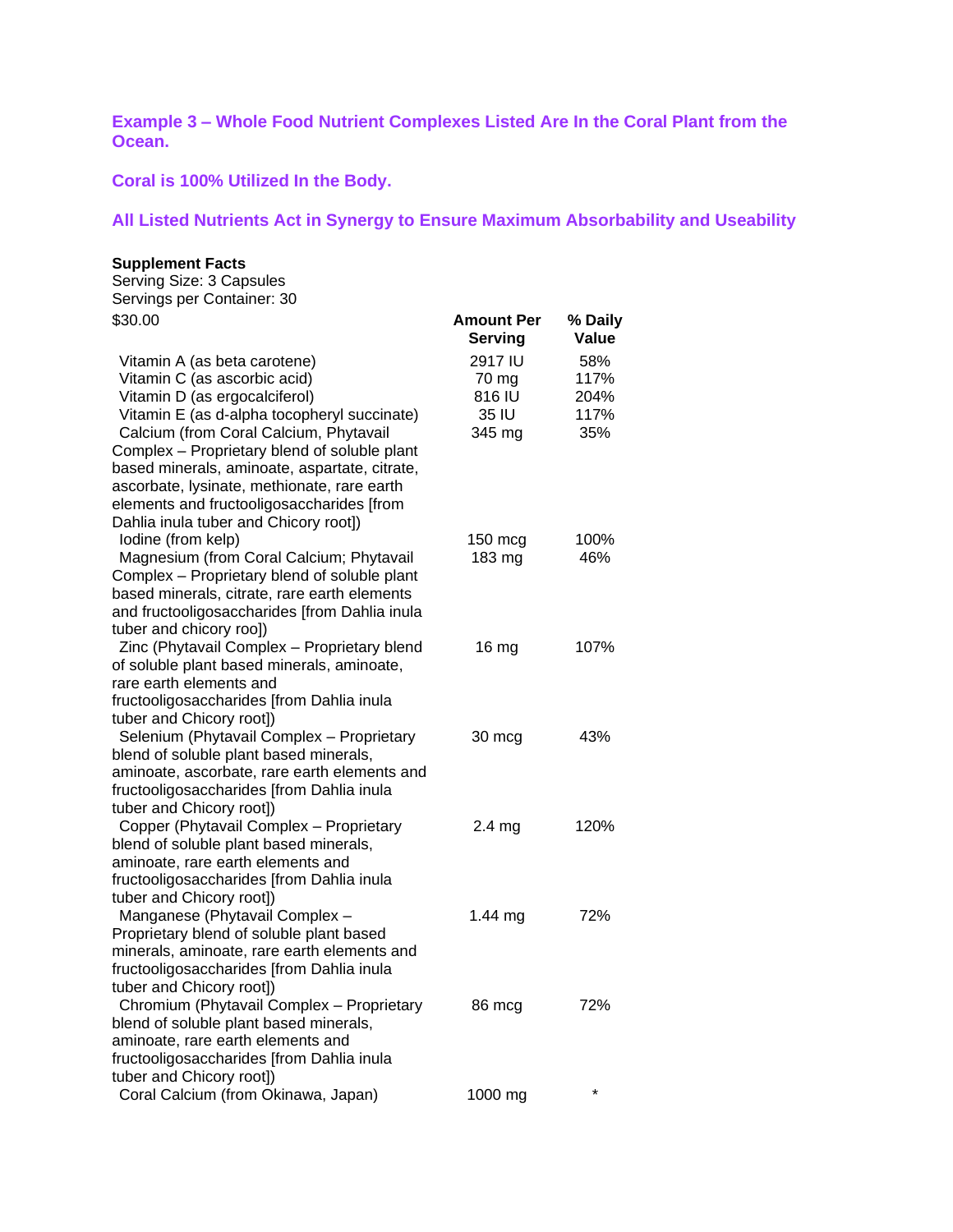| Aquamin (Irish red seaweed) (Lithothamnium  | 305 mg | *       |
|---------------------------------------------|--------|---------|
| corallioides) (source of calcium)           |        |         |
| Bioperine® (from Piper Nigrum fruit)        | 1 $mg$ | $\star$ |
| (standardized to 95% [0.95 mg] 1-           |        |         |
| piperoylpiperidine)                         |        |         |
| Boron (Phytavail Complex - Proprietary lend | 1 mg   | *       |
| of soluble plant based minerals, aminoate,  |        |         |
| rare earth elements and                     |        |         |
| fructooligosaccharides [from Dahlia inula]  |        |         |
| tuber and Chicory root])                    |        |         |
| *Daily value not established.               |        |         |

*Other Ingredients: Microcrystalline cellulose, silica, magnesium stearate, vegetable cellulose, purified water.*

#### **VII. Basic Rules for Researching the Efficacy of Your Supplements:**

- a. Do a search on each ingredient. Enter the name of the ingredient, add the phrase "science journal" to your search word or phrase. This bypasses 90% of the misinformation on other websites and unqualified opinions or advice.
- b. When you arrive at a scientific study, look for the phrase "No Conflict of Interest" to ensure the outcome of the study was not influenced by profit motives or harmful agenda.
- c. Look for the word "Review" which indicates many studies were gathered and reviewed by scholars, doctorates at the university level. Published reviews are the most credible in the true scientific community for determining whether a botanical or any of its biochemical compounds are worth putting in your body.
- d. Look for human studies over animal studies.
- e. Look for live subject studies (*in vivo*) rather than laboratory studies (*in vitro*).
- f. For those not versed in the terminology of the biological sciences and scientific research, the Introduction or Abstract at the beginning of the study, and the Discussion and/or Conclusion sections will provide you with enough information to make an informed decision.
- g. Peer reviewed studies are the most understandable in layperson's terms, and provide a simpler but fascinating overview of the research findings on a botanical.